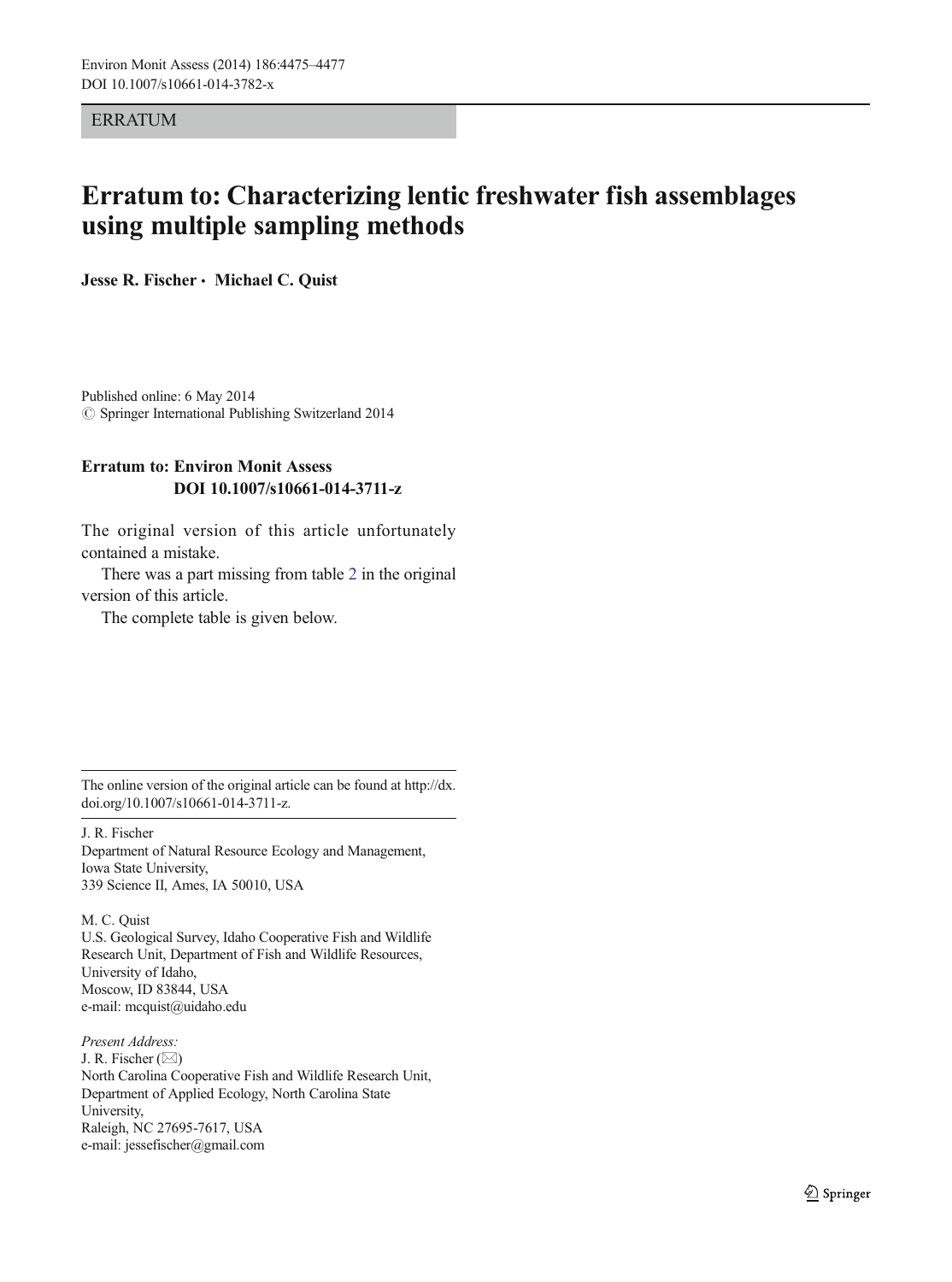<span id="page-1-0"></span>

|                                             |         | Seine          |              |                           | Trawl |                     |      | Day                     | 出            |                           | Night                     | $\mathbb{H}$ |         | Fyke net                  |              |      |                         | Mini-fyke net |                           | Gill net |
|---------------------------------------------|---------|----------------|--------------|---------------------------|-------|---------------------|------|-------------------------|--------------|---------------------------|---------------------------|--------------|---------|---------------------------|--------------|------|-------------------------|---------------|---------------------------|----------|
| Family and species                          | z       | s <sub>p</sub> | $\mathbf{s}$ | $\mathbb{E}^{\mathbf{a}}$ | Sp    | $\overline{\rm su}$ | Fa   | $\mathbf{s}_\mathbf{p}$ | $\mathbf{s}$ | $\mathbb{F}^{\mathbf{a}}$ | $\mathbf{S}_{\mathbf{D}}$ | $\mathbf{s}$ | Еã      | $\mathbf{S}_{\mathbf{p}}$ | $\mathbf{s}$ | Fa   | $\mathbf{s}_\mathbf{p}$ | $\mathbf{s}$  | $\mathbb{F}^{\mathbf{a}}$ | Еã       |
| Lepisosteidae                               |         |                |              |                           |       |                     |      |                         |              |                           |                           |              |         |                           |              |      |                         |               |                           |          |
| Shortnose gar Lepisosteus platostomus       | $\sim$  |                |              |                           |       |                     |      |                         |              |                           |                           | 0.13         |         |                           | 0.10         |      |                         | 0.08          |                           | 0.18     |
| Clupeidae                                   |         |                |              |                           |       |                     |      |                         |              |                           |                           |              |         |                           |              |      |                         |               |                           |          |
| Gizzard shad Dorosoma cepedianum            | $\sim$  | 0.05           |              | 0.05                      |       |                     | 0.23 | 0.05                    | 0.36         | 0.64                      | 0.27                      | 0.91         | 59<br>Ö | 0.09                      | 0.05         | 0.14 |                         | 0.05          |                           | 0.96     |
| Cyprinidae                                  |         |                |              |                           |       |                     |      |                         |              |                           |                           |              |         |                           |              |      |                         |               |                           |          |
| Spotfin shiner Cyprinella spiloptera        | $\sim$  |                | 0.07         |                           |       |                     |      |                         |              |                           |                           |              |         |                           |              |      |                         | 0.07          |                           |          |
| Common carp Cyprinus carpio                 | ৩       | 0.01           |              | 0.01                      | 0.05  | 0.04                | 0.01 | 0.26                    | 0.24         | 0.21                      | 0.27                      | 0.20         | 0.24    | 0.57                      | 0.60         | 0.56 | 0.01                    | 0.01          | 0.02                      | 0.45     |
| Common shiner Luxilus cornutus              |         |                |              |                           |       |                     |      |                         |              |                           |                           |              |         |                           |              |      | 0.05                    |               |                           |          |
| Golden shiner Notemigonus crysoleucas       |         |                |              | 0.08                      |       | 0.02                | 0.02 |                         |              | 0.19                      | 0.10                      | 0.14         | 0.08    | 0.17                      | 0.06         | 0.04 | 0.02                    | 0.06          | 0.06                      | 0.10     |
| Emerald shiner Notropis atherinoides        |         |                |              |                           |       |                     |      |                         |              |                           |                           | 0.05         |         |                           |              |      |                         |               |                           |          |
| Spottail shiner Notropis hudsonius          | 4       |                | 0.08         | 0.03                      | 0.03  | 0.07                | 0.12 |                         | 0.03         | 0.05                      | 0.18                      |              | 0.05    | 0.13                      |              | 0.02 | 0.05                    | 0.02          | 0.05                      |          |
| Bluntnose minnow Pimephales notatus         | 4       | 0.05           | 0.17         |                           | 0.12  | 0.15                | 0.13 | 0.12                    | 0.03         |                           | 0.15                      | 0.02         | 0.08    |                           |              |      | 0.03                    | 0.08          | 0.02                      |          |
| Fathead minnow Pimephales promelas          | 4       | 0.03           | 0.02         |                           | 0.03  | 0.03                |      | 0.02                    |              | 0.02                      | 0.02                      |              |         |                           |              |      | 0.02                    |               |                           |          |
| Bullhead minnow Pimephales vigilax          | $\sim$  | 0.04           | 0.18         | 0.04                      | 0.18  | 0.12                | 0.10 | 0.06                    | 0.02         | 0.08                      | 0.14                      |              | 0.02    |                           |              |      | 0.04                    | 0.08          |                           |          |
| Creek chub Semotilus atromaculatus          |         |                |              |                           |       |                     |      |                         |              |                           |                           |              |         | 0.30                      |              |      | 0.40                    |               |                           |          |
| Catostomidae                                |         |                |              |                           |       |                     |      |                         |              |                           |                           |              |         |                           |              |      |                         |               |                           |          |
| River carpsucker Carpiodes carpio           | 4       |                |              |                           |       |                     |      |                         | 0.19         | 0.06                      |                           | 0.23         |         | 0.02                      | 0.15         | 0.06 |                         |               |                           | 0.10     |
| Quillback Carpiodes cyprinus                | $\sim$  |                |              | 0.05                      |       |                     |      |                         | 0.05         | 0.20                      | 0.20                      |              | 0.10    |                           |              |      |                         |               |                           | 0.60     |
| White sucker Catostomus commersonii         | 4       |                |              |                           | 0.02  | 0.02                | 0.03 | 0.08                    | 0.08         | 0.07                      | 0.12                      | 0.13         | 0.07    | 0.42                      | 0.43         | 0.45 | 0.07                    | 0.08          | 0.05                      | 0.48     |
| Bigmouth buffalo Ictiobus cyprinellus       | 4       |                |              |                           |       | 0.05                |      | 0.02                    | 0.13         | 0.08                      | 0.20                      | 0.12         | 0.07    | 0.03                      | 0.03         | 0.18 |                         |               | 0.03                      | 0.15     |
| Shorthead redhorse Moxostoma macrolepidotum | $\sim$  |                |              |                           |       |                     |      |                         |              |                           |                           |              |         |                           | 0.03         | 0.03 |                         |               |                           |          |
| Ictaluridae                                 |         |                |              |                           |       |                     |      |                         |              |                           |                           |              |         |                           |              |      |                         |               |                           |          |
| Black bullhead Ameiurus melas               | 4       | 0.02           | 0.02         | 0.02                      | 0.12  | 0.08                | 0.10 | 0.02                    | 0.18         | 0.05                      | 0.35                      | 0.30         | 0.17    | 0.77                      | 0.83         | 0.42 | 0.57                    | 0.47          | 0.33                      | 0.45     |
| Yellow bullhead Ameiurus natalis            | $\sim$  |                |              | 0.01                      |       | 0.01                | 0.01 | 0.01                    | 0.01         | 0.01                      | 0.13                      | 0.10         | 0.13    | 0.26                      | 0.39         | 0.22 | 0.13                    | 0.01          | 0.08                      | 0.15     |
| Tadpole madtom Noturus gyrinus              |         |                |              |                           |       |                     |      |                         |              |                           |                           |              |         |                           |              |      |                         | 0.05          |                           |          |
| Channel catfish Ictalurus punctatus         | $\circ$ | 0.01           |              |                           | 0.01  | 0.05                | 0.01 | 0.06                    | 0.07         | 0.07                      | 0.11                      | 0.16         | 0.16    | 0.05                      | 0.45         | 0.06 |                         | 0.02          | 0.01                      | 0.63     |
| Flathead catfish Pylodictis olivaris        | $\sim$  |                |              |                           |       |                     |      |                         | 0.06         |                           |                           | 0.03         | 0.06    |                           |              |      |                         |               |                           |          |
| Esocidae                                    |         |                |              |                           |       |                     |      |                         |              |                           |                           |              |         |                           |              |      |                         |               |                           |          |
| Northern pike Esox lucius                   | 3       | 0.02           | 0.02         |                           |       |                     |      | 0.12                    | 0.08         | 0.04                      | 0.06                      | 0.04         | 0.12    | 0.16                      | 0.32         | 0.28 |                         | 0.08          | 0.02                      | 0.30     |